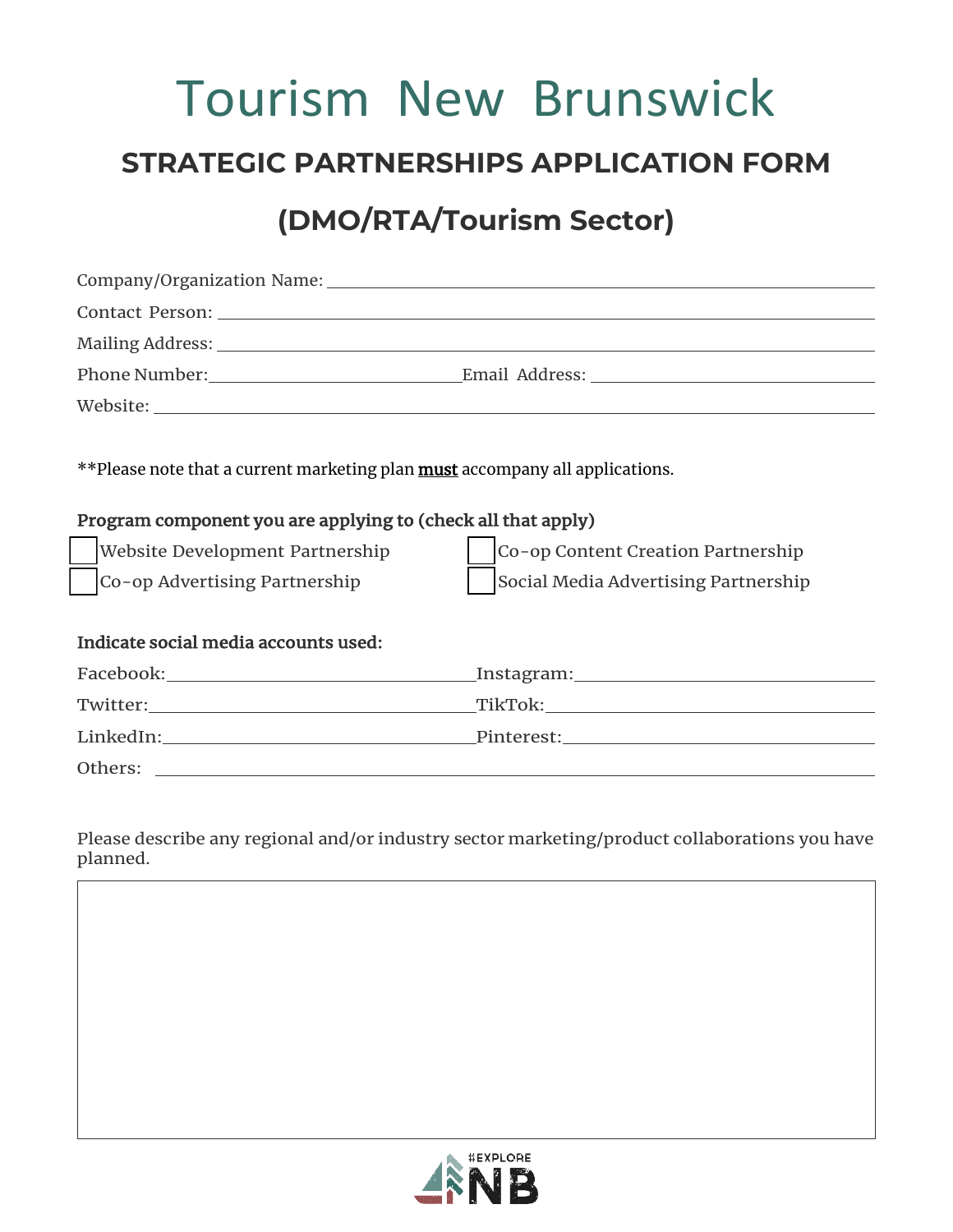#### **WEBSITE DEVELOPMENT PARTNERSHIP**

Please briefly describe the new website or improvements to your existing website that you intend to make.

#### **CO-OP CONTENT CREATION PARTNERSHIP**

Please briefly describe the new content you intend to create and how it will be used in your marketing efforts.

#### **CO-OP ADVERTISING PARTNERSHIP**

#### Which stream are you applying to?

 $\bigcirc$  Marketing within existing Tourism New Brunswick campaigns

 $\bigcap$  Marketing your own organization's campaign

Indicate the marketing approach you will take below or attach a marketing brief outlining the proposed campaign. Note: Any campaign websites **must** have an equivalent in both official languages.